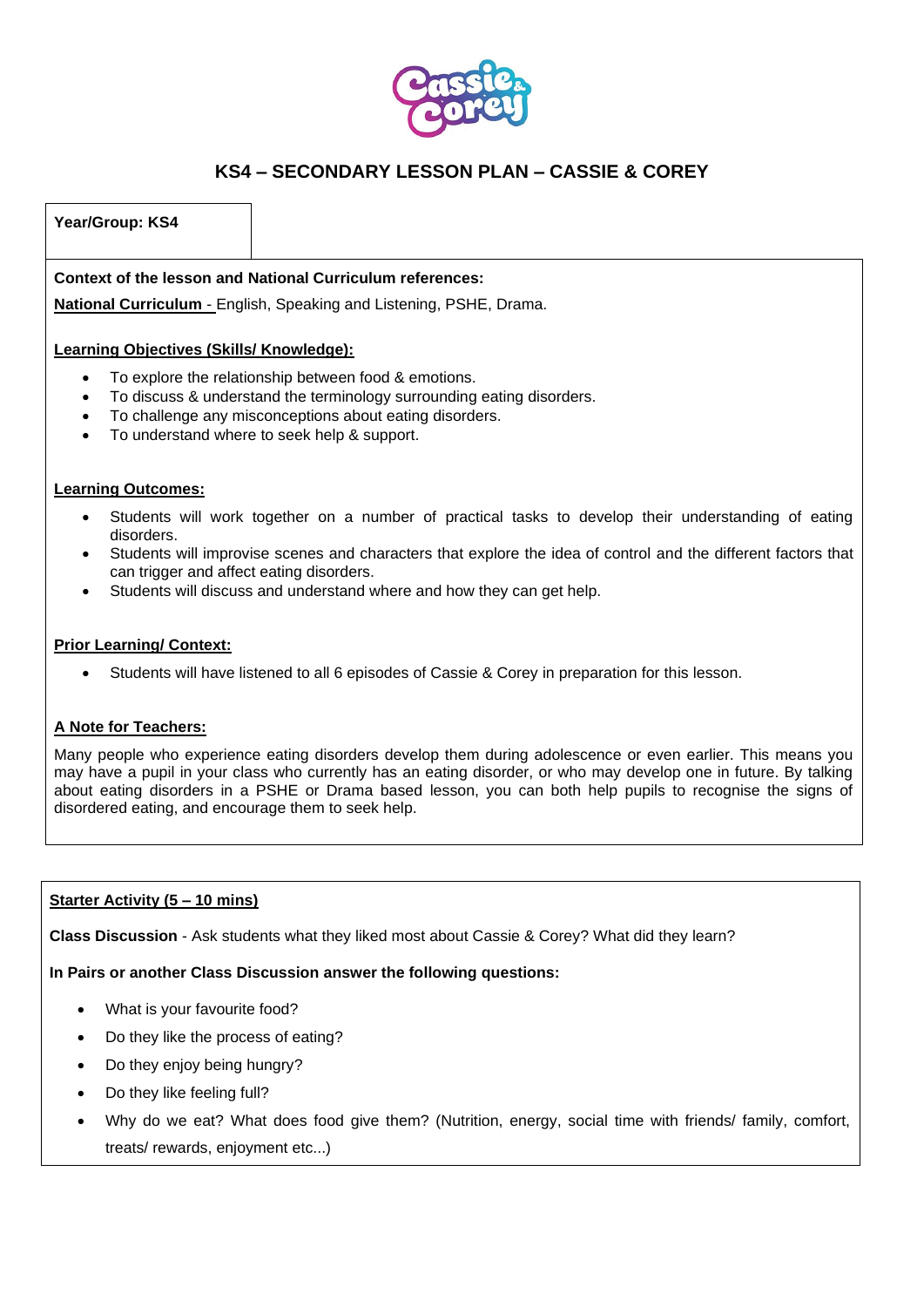

## **Warm Up (5 – 10 mins) – Food & Emotions**

**Individually –** Have the students find a space in the room.

Play audio sounds of food; sizzling bacon, biting into an apple, cracking an egg, the opening of a fizzy drink, the crunching of lettuce, the pop of a Pringles tin & crunching of crisps, chopping of carrots, the slurping of an ice lolly etc...

Upon listening to each sound FX have the students demonstrate through non verbal communication, the use of facial expression and physical movement how the sound makes them feel. (Does it make you happy? Hungry? Excited? Repulsed?

## **Follow up with an in depth class discussion asking:**

- What is an eating disorder?
- What do we already know? What different types of eating disorders might there be?
- What specific emotions might trigger an eating disorder? (Loneliness, Depression, anxiety, feeling out of control/ the need to have control, wanting attention, punishing themselves)

## **Group Activity 1 (10 mins) – Healthy Vs Unhealthy**

### **In Groups of 4 – 5:**

Have the students create a 1 minute scene.

Split the groups so that some are presenting what a healthy relationship with food looks like and the others are demonstrating what an unhealthy relationship with food looks like.

**Prompts –** If needed briefly discuss with class what healthy/ unhealthy means. Offer scenarios to any struggling students e.g. a family eating dinner, a birthday party, in a restaurant, the canteen at school etc...

Watch each performance back and discuss and compare the differences.

## **Group Activity 2 (20 mins) – Cassie & Corey**

### **In the same groups:**

You are auditioning for the Brit School. Create a Drum n Bass song, rap, poem, spoken work or song about eating disorders.

Things to include: The different types of eating disorders, the emotions connected to the disorder & they all must explain a way that you can get help.

Watch performances of each "audition" and discuss. Teacher decides which group has won a place at the Brit School. There could also be a prize however this is decided by the teacher.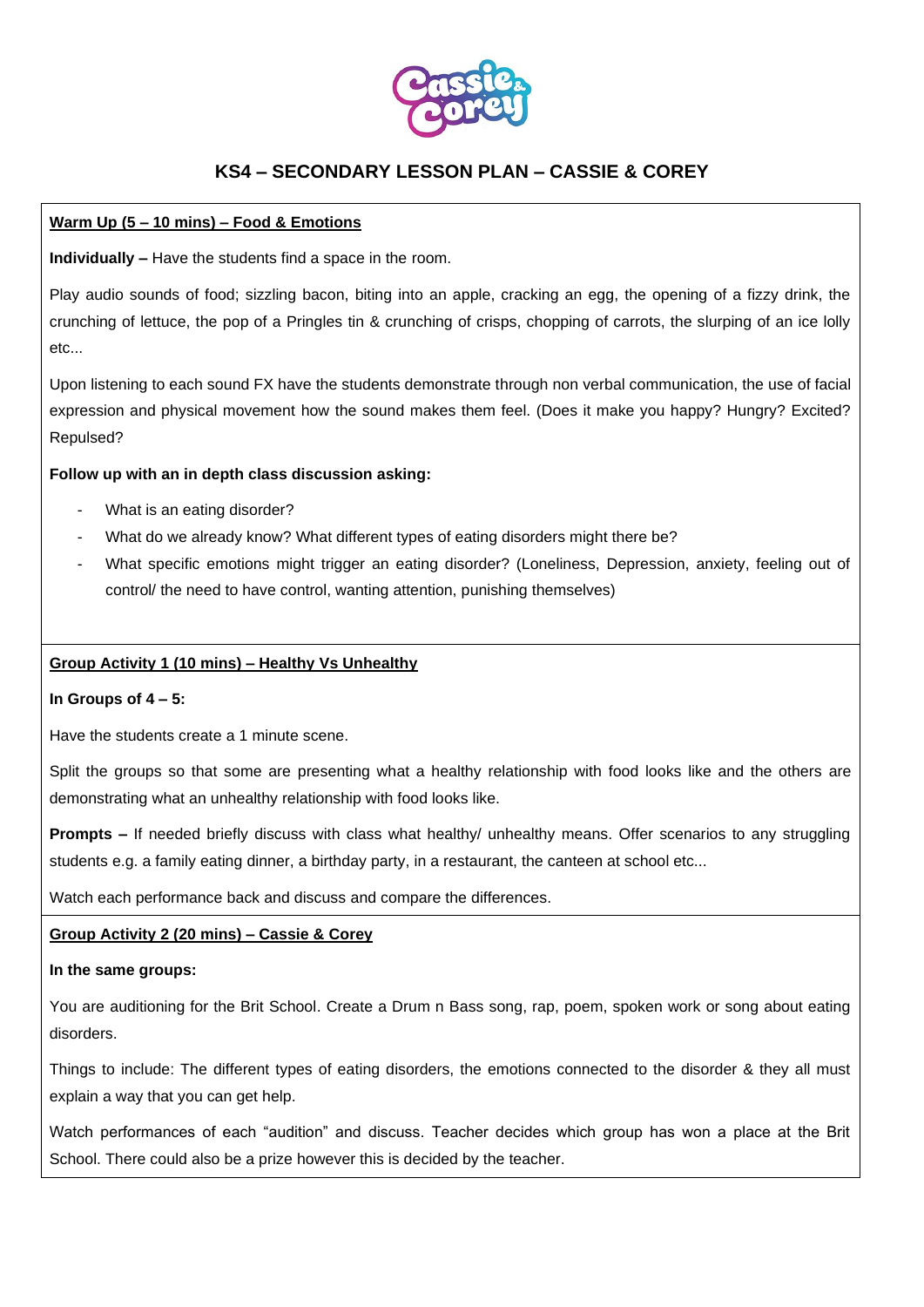

## **Plenary (10 mins)**

**Class discussion –** Have students sit in a circle and ask the following questions:

- Had the students heard of anorexia or eating disorders before listening to Cassie and Corey?
- Recap what they have learnt? This could be an opportunity to discuss in more detail other eating disorders which affect people, from binge eating disorder (BED) bulimia.

### **NHS INFO ON EATING DISORDERS**:

- [anorexia nervosa](https://www.nhs.uk/conditions/anorexia/) when you try to keep your weight as low as possible by not eating enough food, exercising too much, or both
- [bulimia](https://www.nhs.uk/conditions/bulimia/) when you sometimes lose control and eat a lot of food in a very short amount of time (binging) and are then deliberately sick, use laxatives (medicine to help you poo), restrict what you eat, or do too much exercise to try to stop yourself gaining weight
- binge eating [disorder \(BED\)](https://www.nhs.uk/conditions/binge-eating/) when you regularly lose control of your eating, eat large portions of food all at once until you feel uncomfortably full, and are then often upset or guilty
- [other specified feeding or eating disorder \(OSFED\)](https://www.beateatingdisorders.org.uk/types/osfed) when your symptoms do not exactly match those of anorexia, bulimia or binge eating disorder, but it does not mean it's a less serious illness
- What might be the warning signs that someone has an eating disorder?
- dramatic weight loss
- lying about how much and when they have eaten, or how much they weigh
- eating a lot of food very fast
- going to the bathroom a lot after eating, often returning looking flushed
- excessively or obsessively exercising
- avoiding eating with others
- cutting food into small pieces or eating very slowly
- wearing loose or baggy clothes to hide their weight loss
- Finally here do they think they could seek help for an eating disorder? Who could they talk to? (Talk to a teacher, a parent/ guardian, consult your doctor/ GP)
- **UK based charities/ organisations:** Beat

National Centre for Eating disorders